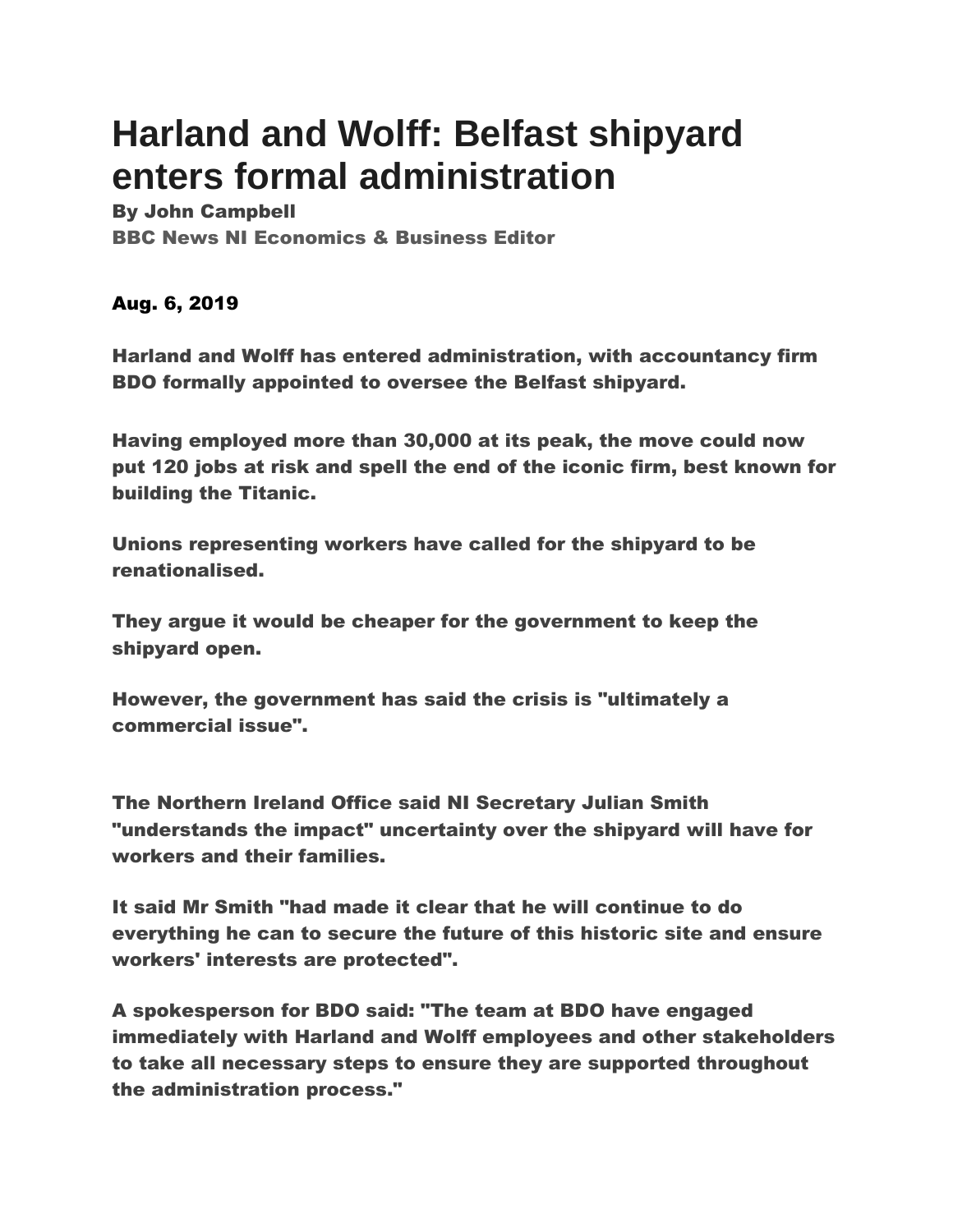A week ago, workers took control of the site and established a rota to ensure their protest continued around the clock.

On Monday, union sources said staff were given redundancy notices saying the business would cease trading in the evening.

The workers, though, said they would continue their protest.

"These workers are saying 'we're staying in until we win'. This occupation will continue," said Susan Fitzgerald of trade union Unite.

"There's huge interest in this yard, but the real interest needs to be coming from Boris Johnson."

## 'Creative outlook'

Speaking to BBC's Good [Morning](https://www.bbc.co.uk/programmes/b007cps5) Ulster, Michael Mulholland from GMB Union outlined a plan for the yard's survival.

It involves administrators giving the workers and unions a period of time to find a buyer for the shipyard that will protect jobs.

Asked if the proposal had a precedent, Mr Mulholland said: "I'm not aware of any precedent but we are in dire times.

"If it needs a creative outlook, the trade unions are prepared to do that and we only hope that government and administrators will come along on that journey with us."

After the administration announcement, Democratic Unionist Party (DUP) leader Arlene Foster said she and the party's East Belfast MP Gavin Robinson had met GMB and Unite.

She said they had a "shared vision" for the yard.

Shadow Chancellor John McDonnell said Labour would have nationalised the shipyard and he accused the government of betraying the workers.